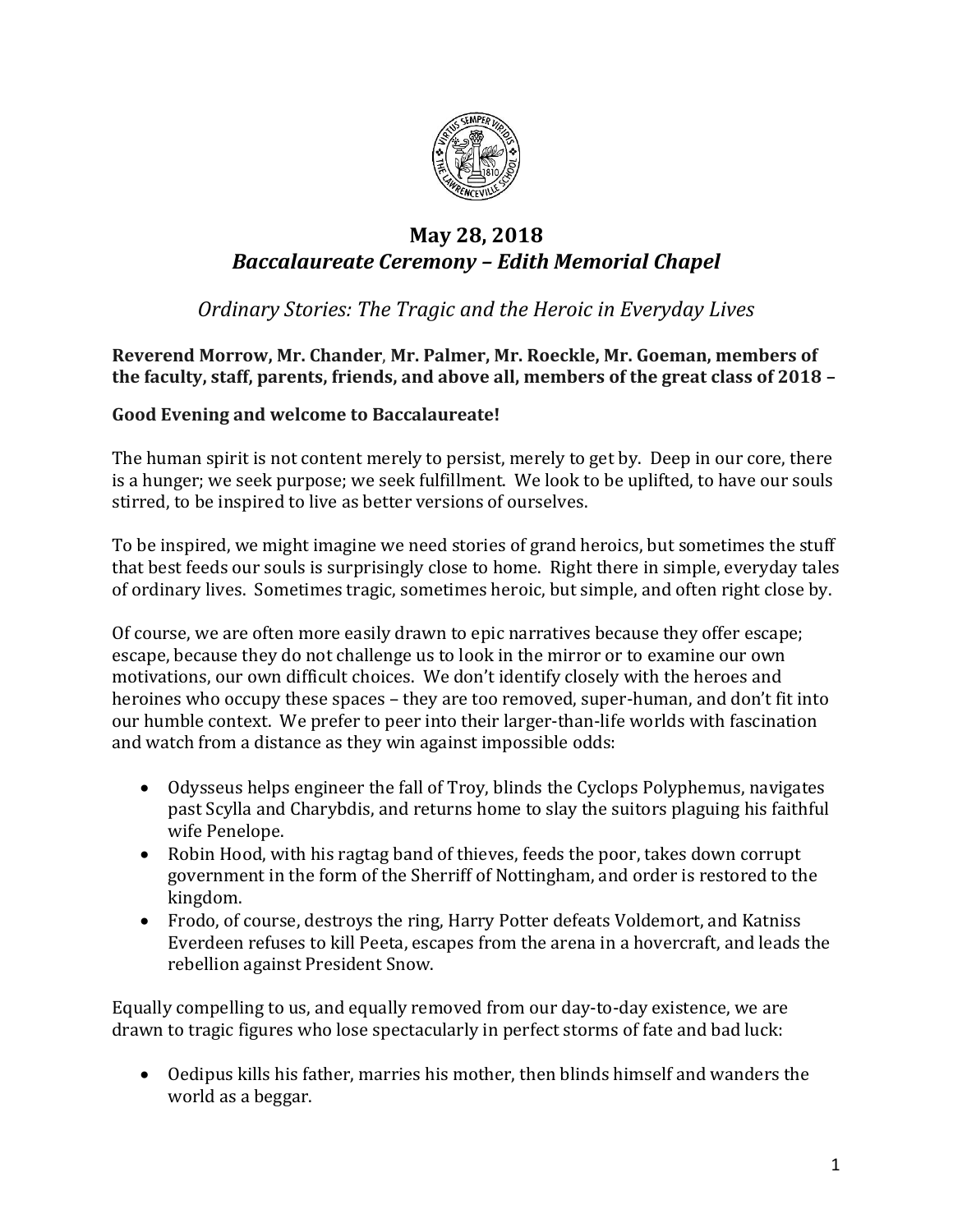- Spartacus the slave takes on the entire Roman Army and is betrayed by pirates;
- Joan of Arc beats back the English, but she too is sold out;
- Macbeth misreads his fate, cannot curb his insatiable ambition, and ends up with his head on McDuff's pike.
- Bellatrix Lestrange goes down in flames and her evil rampage is thwarted by Molly Weasley;
- And even the Evil Queen in Snow White, who ultimately is **not** the fairest of them all, slips and falls to her death when being chased by the dwarfs.

Now, these are great stories. They endure for a reason and seem to touch something deep within our imagination, but it is not clear to me that Robin Hood inspires me to be a better person or that Macbeth causes me to examine more deeply my character flaws or worry that I might harbor deep cravings for power. I love the film Spartacus, but I don't imagine myself a Roman gladiator leading a slave revolt any time soon, except perhaps in fleeting moments of fantasy.

I believe we have far more to learn from the ordinary, more to learn from the lives of people who live at our level and who do things within the realm of the possible, for better or for worse.

And stories that recognize and convey the private tragedy or quiet heroism of ordinary people in more mundane circumstances have much to teach us, especially in times like these when we need to avoid escapism, when we so desperately need to return to the noble simplicity of being good, and worthy, and strong. If our leaders don't seem inclined to live by basic notions such as 'word of honor' and 'the truth' and 'respect,' we need to look elsewhere for our models.

In his novel, The Water of the Hills, set in rural Provence, French writer Marcel Pagnol portrays a remote mountain village beset with small-minded parochialism and common human frailty, which ultimately leads to tragedy.

César Soubeyran, the miserly patriarch of a prominent, local family, has never married and apparently has no heirs. Obsessed with his legacy and family bloodline, he falls prey to a covetous desire for land, which leads him to effectively engineer the agonizing death of an individual he later discovers to be his son.

At the outset of the novel, which was also adapted to the screen in two visually spectacular films, <u>Jean de Florette</u> and Manon of the Spring, a small farm becomes available when the owner passes away. In this traditional community, a family's standing and prestige are maintained through land ownership, and in the windswept, hardscrabble, rocky terrain, land is only of value if it has a reliable source of water. Desiring the farm to add to his local holdings, and knowing every inch of ground in the area, César clandestinely plugs up the spring, which is hidden on the property, deep in a dense, wooded thicket of rosemary, brambles, and shrubs.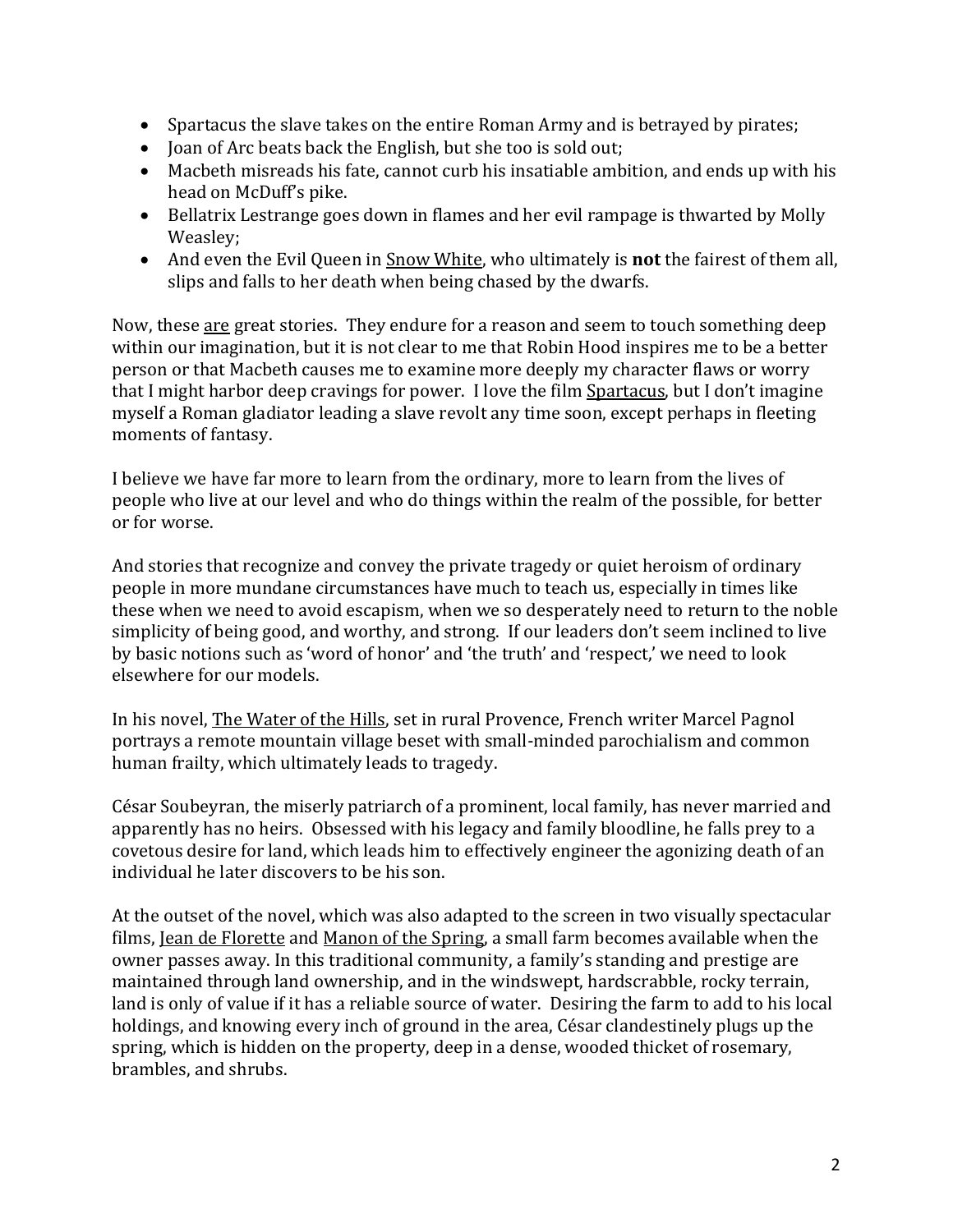Unexpectedly, Jean Cadoret, a distant relative of the deceased, shows up to take over the farm, and he is immediately branded an outsider by the clannish locals, who cling to the almost tribal allegiances of village life. Worse yet, he is slightly crippled with a curved spine, a 'hunchback' as the villagers refer to him disparagingly.

The outsider persists in trying to grow crops and raise rabbits, but carrying water by hand from a distant source halfway down the mountain is back-breaking work, and he soon kills his mule in the process.

"Quand on a commencé d'étrangler le chat, il faut le finir" (When you start to strangle a cat, you've got to finish it off), César cruelly observes as the family is slowly ruined and as Jean ultimately works himself to death.

César forces the young widow to sell the property, makes it appear that he stumbled upon the hidden source of water, and promptly begins farming the land, which yields tremendous bounty.

Years pass. Nearing the end of his life, through a chance meeting, César learns the wrenching truth. As a young man, just before heading off to serve in the foreign legion, he had spent the night with the young woman he loves, Florette. Pregnant, her lover gone off to war, she is desperate. She writes to César, hoping he'll promise to marry her upon his return. In the chaos of war, the letter never reaches him.

César returns from the service to find that Florette has married, moved to another village, and is raising a son. He remains single, and, misunderstanding the circumstance, allows an empty bitterness to take hold of him. In the end, he is left to reflect on a cruel irony: that his overweening ambition to manufacture a family legacy of land and wealth was the very thing that destroyed his only son.

It can be much harder to separate ourselves from tragedies that occur on such a human level. Such stories of ordinary lives can inspire us to resist our lesser instincts, to rise above the pettiness of humanity, to seek to measure up to something more noble.

In much the same way, positive models lift us up. Nelson Mandela is a giant of the  $20<sup>th</sup>$ century, someone of tremendous stature, and yet, in many ways, his heroism, his greatness, derives from one of the simplest, most humble of gestures.

Mandela was a known activist and then freedom fighter whose imprisonment evoked outrage and indignation around the world, but what made him great was not merely his resistance to the horror of Apartheid in South Africa. It was not even his patience while suffering decades of confinement. **It was his reaction upon being released.** He moved from a principled opponent of injustice to one of the great figures of the 20<sup>th</sup> Century when he essentially said to his people, "If I can forgive, so can you." He wrote, "As I walked out the door toward the gate that would lead to my freedom, I knew if I didn't leave my bitterness and hatred behind, I'd still be in prison."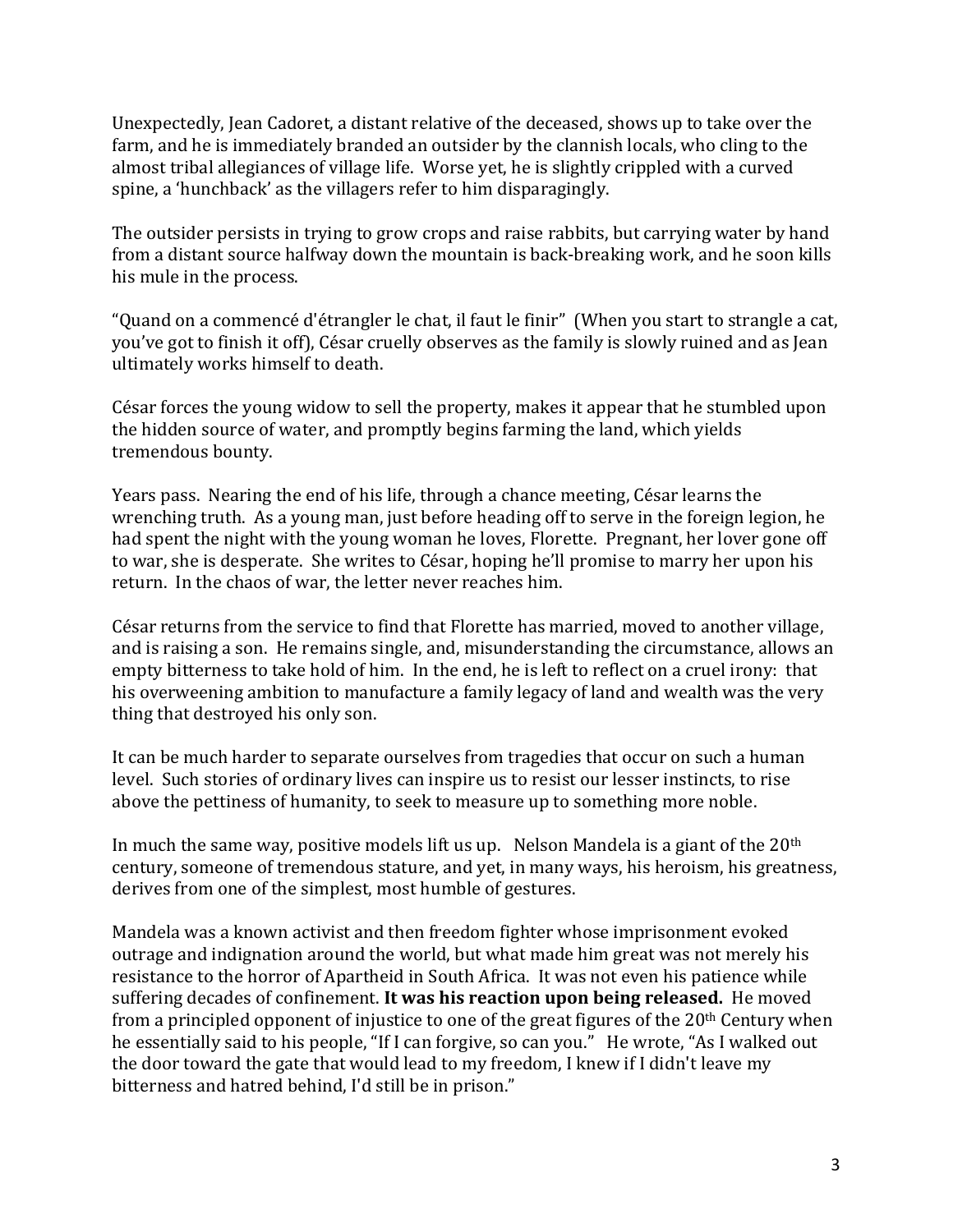I was equally moved and inspired by Anthony Ray Hinton this past fall. He may be less well-known than Mandela, and this simple man will likely never achieve such international recognition, but after 30 years in the maw of a racist penal system, his refusal to let bitterness and hate consume his soul, his determination to make a positive impact with the time he has left, grant him in my mind a similar stature. I am left wondering, in both cases, could I forgive? Could I avoid being consumed by anger? I do not know, but they both help me see what a truly great heart and soul look like, and they give me something to aspire to.

Let me draw this to a close with one more story and bring it even closer to home – it is to a tale of moral courage in the most mundane circumstance, which for me makes it all the more relevant to all of us.

A couple of years ago, we were preparing to award to an alumnus the highest honor that Lawrenceville can confer, the Aldo Leopold Medal. Over the course of his career, Sherry Snyder had been a serial entrepreneur and had found particular success in finding cures for isolated diseases, what some refer to as "orphan diseases," which are maladies that afflict relatively small numbers of people and therefore typically are not profitable for large pharmaceuticals to invest in a cure. **Sherry found a way** – he saw a need and turned it into an opportunity, and he was especially motivated by the idea of helping people in otherwise hopeless circumstances.

He also practiced social entrepreneurship with the same mindset: see an opportunity and find a solution. As a young man working in New York City, he was struck one day to notice that the many tennis courts in the city park system stood idle during the day. Kids in the poorer neighborhoods had no equipment. A former Division I tennis player in college, he believed these children could acquire the same confidence and discipline that he had gained through athletics. With the help of his friend and tennis star Arthur Ashe, he hatched the idea of bringing tennis to inner-city youth.

He began by simply driving around city's toughest neighborhoods handing out equipment. And it worked remarkably well. The program has grown to include academic support and mentorship as young people learn the game of tennis, and he estimates that over the years, the program has touched over 200 thousand young lives.

As we were preparing the award, we were reminded that while Sherry was an alumnus of Lawrenceville, he hadn't graduated. He would have been in the class of 1954, and although his file did not indicate a reason, we could see that he had withdrawn towards the end of his 4th Form year in 1953. Given his lifetime of achievement, it occurred to us that while conferring the Leopold Medal on him, we also ought to award him a diploma. We did a bit of due diligence on the issue: nothing in his file indicated a problem, and he appeared to have withdrawn voluntarily and in good standing.

So, after awarding the Medal, with the Board of Trustees in attendance, we surprised him with a diploma. He grew quite emotional as I was handing it to him; he told us in a quavery voice that we had no idea how much this meant to him, and then he said, "There is a reason I did not graduate, and it is not a great story – I probably should not tell it." The room went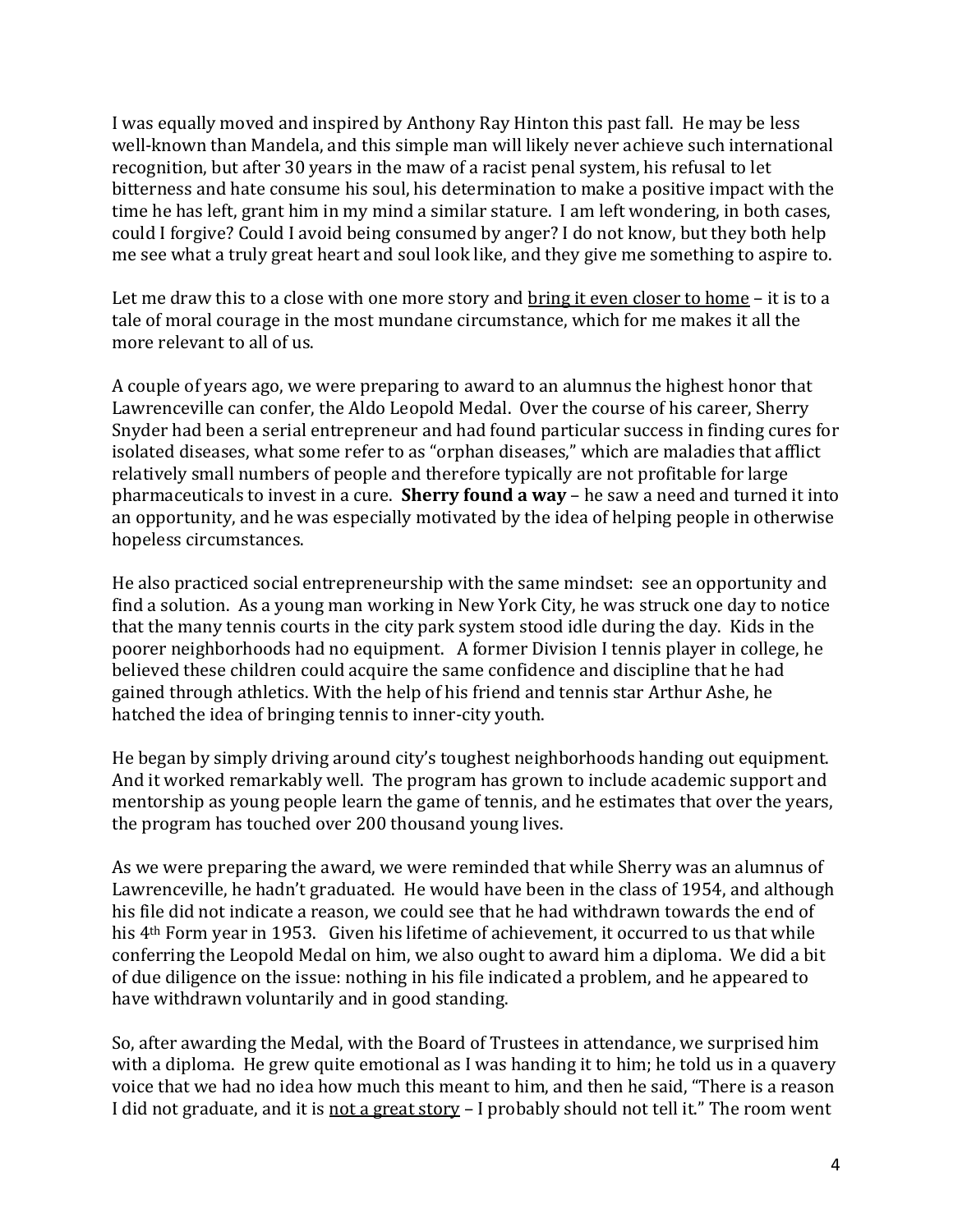silent, and I stood there wondering if I should maybe take the diploma back. He then broke the awkward silence, saying, "I guess maybe I should tell it," and so he did.

Apparently, he had been very successful at Lawrenceville, and in his words, felt he owed everything to the lessons he had learned here. He grew under the mentorship of his housemaster in Dickinson, Ted Keller, and during his 4th Form year, he was elected House President. "We had a couple of Jewish boys in our house that year," he said, "and what made me so mad was that a couple of the other guys made their lives miserable." They would run by their room insulting them and shouting anti-Semitic comments, and as House President, Sherry felt it was his job to put a stop to their behavior, but they refused to listen to him. His housemaster was sympathetic, but the administration seemed unwilling to react. Apparently, he surmised, these families gave money to the school, and this was not a boat they wanted to rock. "I loved the School," he explained, "But I could not stay in the School if they weren't going to react to this and do the right thing."

With his parents protesting, and even the two Jewish students assuring him that he had made his point, he left Lawrenceville towards the end of his 4th form year. "My father was so mad he almost did not pay for college," he said. "I've always wondered if I had made the right decision, **so this diploma means a lot to me**." You could have heard a pin drop when he finished his story, and then the Board gave him a standing ovation.

When we were discussing it later, I told him I admired his moral courage. He quietly shrugged his shoulders and said, "I loved Lawrenceville, but I just couldn't stay." I was so struck by his strength of conviction at that young age, and his unwillingness to compromise his integrity.

**And I was equally struck by what he said next**: "I suppose those boys did not truly feel malice, they probably didn't understand. Fear sometimes brings these things out of us, and I am willing to bet at this point in their lives, they may even regret those things they said when they were much younger." It is a rare individual indeed who embodies such rocksolid character coupled with the natural, forgiving, generosity of spirit that he revealed in that last comment.

…Now, I still am drawn to epic stories of impossible heroics. I have seen the film Braveheart more times than I can count and love the fact that the Murray clan fought with William Wallace. I have reread The Lord of the Rings over and over, and my all-time favorite moment in a film is the final scene of Spartacus, where his soldiers sacrifice themselves rather than betray him to the Romans, each declaring, "I am Spartacus." I am moved every time I see it.

But there is a different power in simpler stories, stories in a way more suited to feed our spirits because they are relevant to our ordinary lives. I pity César Soubeyran, who, but for a lost letter, might have lived out his life with Florette. But life unfolds in mysterious ways, and the story reminds us that the tragedy was not the lost letter, it was his greed that prevented him from recognizing the second chance that fate offered him.